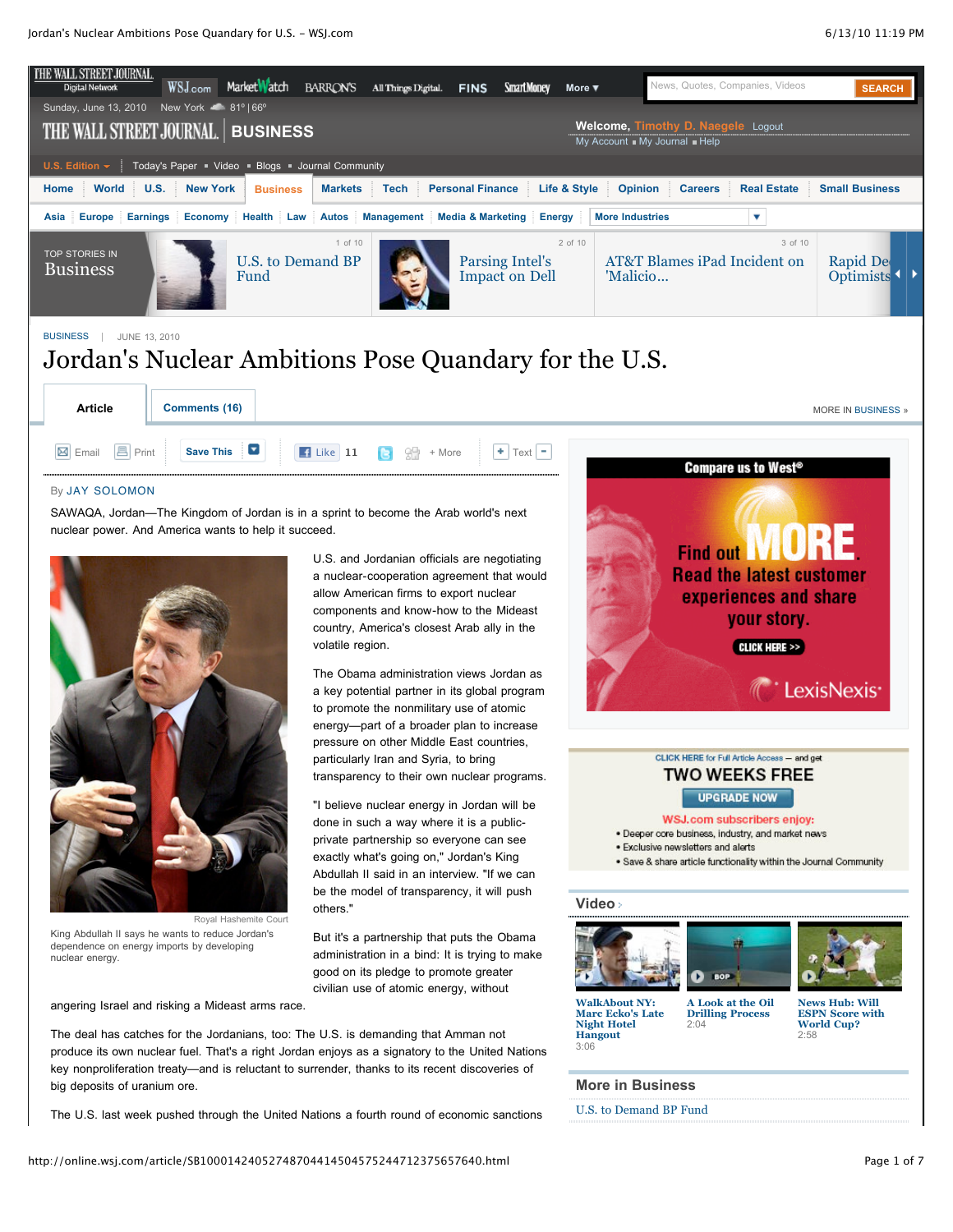against Iran in a bid to curtail its advancing nuclear work. Tehran says its program is purely for civilian purposes, a charge challenged by the U.N. and the West. U.S. officials worry the Arab states, fearing the Iranian threat, could one day seek to develop atomic weapons themselves.

Senior Jordanian officials say Amman can't renounce its right to produce nuclear fuel under the Nuclear Nonproliferation Treaty, both for strategic and economic reasons. They say that if Jordan cuts a side agreement with the U.S. on this point it would undermine the integrity of the treaty. They also say such an agreement would limit Jordan's ambition to become a "regional nuclear fuel supply and export center."

Failure to reach consensus on this point, U.S. and Jordanian officials acknowledge, could kill the cooperation deal.

"We believe in the universality of the NPT," said Khaled Toukan, the head of the Jordan Atomic Energy Commission. "We do not agree on applying conditions and restrictions outside of the NPT on a regional basis or a country-by-country basis."

### Raw Material

Known recoverable resources of uranium, 2008, in thousands of metric tons

| Australia    | 1,243 |  |
|--------------|-------|--|
| Kazakhstan   | 817   |  |
| Russia       | 546   |  |
| South Africa | 435   |  |
| Canada       | 423   |  |
| U.S.         | 342   |  |
| Brazil       | 278   |  |
| Namibia      | 275   |  |
| Niger        | 274   |  |
| Ukraine      | 200   |  |
| Jordan       | 112   |  |
|              |       |  |

Source: Europe's Energy Portal

Jordan is among a slew of Arab countries, including Egypt, the United Arab Emirates and Bahrain, that are seeking to become among the first Mideast countries to develop a civilian nuclear-power industry. Israel is the lone country in the region believed to possess atomic weapons, but it hasn't moved to build nuclear power plants.

Jordan's nuclear ambitions are driven by economics. Wedged between Israel and oil giants Saudi Arabia and Iraq, the kingdom is 95% dependent on imported oil and has among the world's smallest reserves of potable water.

But the discovery of at least 65,000 tons of uranium ore in the deserts outside Amman in 2007 has led King Abdullah to order a drastic reshaping of his nation's economic strategy.

French and Chinese geologists are combing southern,

central and eastern Jordan in search of additional uranium deposits. In addition to fueling its own plants, Jordan hopes to use its projected four nuclear power plants to begin exporting electricity to neighbors including Iraq and Syria by 2030 and to commercially mine and export uranium. Even if it doesn't process any nuclear fuel itself, Jordan could still produce and export electricity by buying the fuel for its reactors on the international market.

"Now that we have a raw material, people are coming for the first time in our history and knocking on our door," King Abdullah said in the interview.

U.S. officials say they recognize Jordan's desire to achieve energy independence. They praise Jordan's early outreach to the U.N.'s nuclear watchdog, the International Atomic Energy Agency, and Amman's willingness to allow international inspectors unhindered access to its growing nuclear infrastructure.



The Jordan Atomic Energy Commission in Amman

But U.S. negotiators are unwavering in their insistence that Amman commit to purchasing its reactor fuel from the international market to guard against its potential internal diversion for military purposes. Iran's insistence on producing its own nuclear fuel stands at the center of its current conflict with the West.

U.S. officials argue if Jordan doesn't surrender its rights to produce fuel, it raises proliferation risks. Countries with the complete nuclear fuel cycle—from mining

uranium to processing it into fuel—can convert their civilian plants for military applications.

[Parsing Intel's Impact on Dell](http://online.wsj.com/article/SB10001424052748704067504575305003810938096.html?mod=WSJ_article_MoreIn)

[AT&T Blames iPad Incident on 'Malicious' Hackers](http://online.wsj.com/article/SB10001424052748703389004575305611381540180.html?mod=WSJ_article_MoreIn)

[Rapid Declines Rattle Even Optimists](http://online.wsj.com/article/SB10001424052748704067504575304740232216102.html?mod=WSJ_article_MoreIn)

[Investors Ignore Red Flags in Muni Market](http://online.wsj.com/article/SB10001424052748704067504575304782084631368.html?mod=WSJ_article_MoreIn)

### **[Most Popular](http://online.wsj.com/public/page/most_popular.html)**

- [Read](http://online.wsj.com/article/SB10001424052748704414504575244712375657640.html#mostPopular_mostRead) [Emailed](http://online.wsj.com/article/SB10001424052748704414504575244712375657640.html#mostPopular_mostEmailed) [Video](http://online.wsj.com/article/SB10001424052748704414504575244712375657640.html#mostPopular_mostPopularVideo) [Commented](http://online.wsj.com/article/SB10001424052748704414504575244712375657640.html#mostPopular_mostCommented) [Searches](http://online.wsj.com/article/SB10001424052748704414504575244712375657640.html#mostPopular_mostSearched)
- 1. [Gawker Says FBI Seeks Documents](http://online.wsj.com/article/SB10001424052748703509404575300502915914936.html?mod=WSJ_hp_mostpop_read)
- 2. [FTC to Probe Apple Practices](http://online.wsj.com/article/SB10001424052748703509404575301242754089172.html?mod=WSJ_hp_mostpop_read)
- 3. [How the New Wealth Taxes Will Hit You](http://online.wsj.com/article/SB10001424052748703890904575297351898565426.html?mod=WSJ_hp_mostpop_read)
- 4. [Spirit Cancels Flights](http://online.wsj.com/article/SB10001424052748703433704575302161907194860.html?mod=WSJ_hp_mostpop_read)
- 5. [Computer Experts Face Backlash](http://online.wsj.com/article/SB10001424052748703885104575303032919382858.html?mod=WSJ_hp_mostpop_read)

[Most Read Articles Feed](http://online.wsj.com/rss?mod=fpp_rss)

### **Latest Headlines**

[BP Tackles Crisis Amid Challenges](http://online.wsj.com/article/SB10001424052748704067504575304813991126820.html?mod=WSJ_article_LatestHeadlines)

[Obama's State Aid Plan in Doubt](http://online.wsj.com/article/SB10001424052748704067504575304981531739508.html?mod=WSJ_article_LatestHeadlines)

[In Illinois, Big Cuts, Little Room](http://online.wsj.com/article/SB10001424052748704312104575298632860515858.html?mod=WSJ_article_LatestHeadlines)

[Kyrgyz Crisis Poses Risk for U.S., Russia](http://online.wsj.com/article/SB10001424052748703389004575305110468537170.html?mod=WSJ_article_LatestHeadlines)

[Jordan's Nuclear Plans Put U.S. in Bind](http://online.wsj.com/article/SB10001424052748704414504575244712375657640.html?mod=WSJ_article_LatestHeadlines)

[U.S. Backs Karzai on Security](http://online.wsj.com/article/SB10001424052748704067504575305002887026426.html?mod=WSJ_article_LatestHeadlines)

[Mass. Race Highlights Health Care](http://online.wsj.com/article/SB10001424052748704093204575216743872452352.html?mod=WSJ_article_LatestHeadlines)

[Getty Trust CEO Wood Dies at 69](http://online.wsj.com/article/SB10001424052748703433704575303470750009514.html?mod=WSJ_article_LatestHeadlines)

[Fiorina Regrets Hair Comment, But No Apology for Boxer](http://blogs.wsj.com/washwire/2010/06/13/fiorina-regrets-hair-comment-but-no-apology-for-boxer/)

[Chevron Pipeline Leaks Crude in Utah](http://online.wsj.com/article/SB10001424052748703433704575303510699578820.html?mod=WSJ_article_LatestHeadlines)

[More Headlines](http://online.wsj.com/home/us)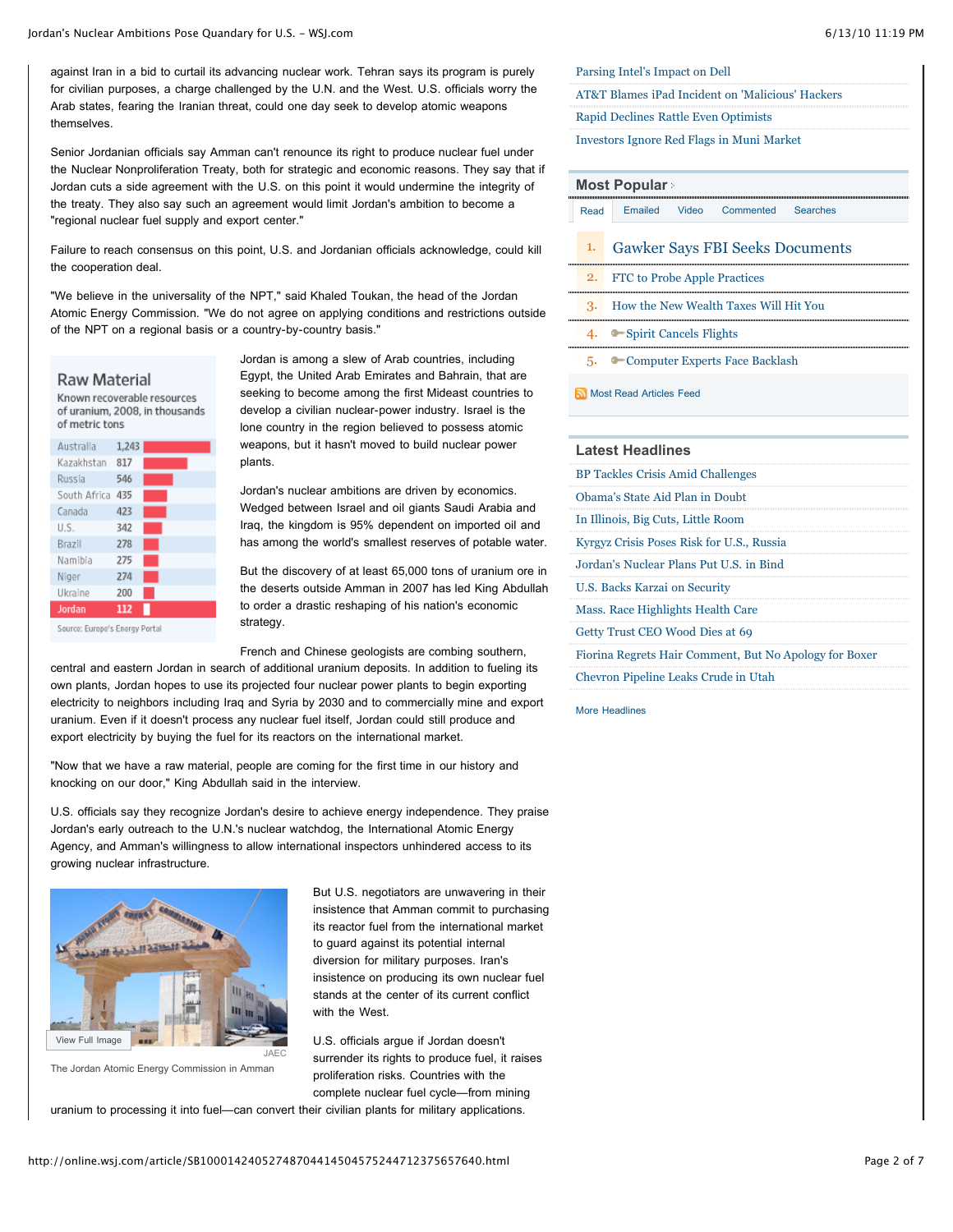Under terms of the U.S. agreement, Jordan could mine the ore but not convert it into fuel for nuclear power.

Such fears could hamstring Washington's ability to win necessary Congressional approval for a nuclear cooperation agreement with Jordan. Last year, Congress approved a similar deal with the United Arab Emirates only after the country agreed to buy its nuclear fuel overseas.

Jordan could pursue its nuclear ambitions without the U.S., but would face steep diplomatic and financial hurdles. Still, Amman is aggressively pressing forward: In March, it purchased a research reactor for a northern Jordanian university and is in talks with four international consortia to buy its first nuclear power plant.

Those moves are stoking tensions with neighboring Israel.

In the interview, King Abdullah said Israel has been pressuring countries like South Korea and France not to sell nuclear technologies to Jordan. He said Israel's "underhanded" actions have helped bring Jordan-Israeli relations to their lowest point since a 1994 peace agreement.

"There are countries, Israel in particular, that are more worried about us being economically independent than the issue of nuclear energy, and have been voicing their concerns," King Abdullah said. "There are many such reactors in the world and a lot more coming, so [the Israelis must] go mind their own business."



Uranium miners at Sawaqa.

Israeli officials denied any effort to undermine Amman's nuclear procurement efforts.

Jordan's fixation on nuclear power is rooted in its near total dependence on imported oil.

When global oil prices spiked above \$100 a barrel in 2007, Amman was forced to spend the equivalent of 20% of its total economic output on energy. That bill could rise sharply over the next decade, say Jordanian officials, as electricity demand is projected to double.

Energy shortages have also threatened Amman's ability to address its severe water deficiency with power-hungry desalination plants near the Red Sea.

The oil-price shock led King Abdullah and his ministers in 2007 to fashion a new energy strategy. The project calls for Jordan to draw 10% of its energy from solar and wind by 2020; 30% from natural gas; and 14% from oil shale. The strategy foresees a special role for nuclear power: 30% of Jordan's overall energy needs by 2030.

The center of Jordan's uranium push is the desolate Bedouin village of Sawaqa, an hour south of Amman. Here the French nuclear-power giant, [Areva](http://online.wsj.com/public/quotes/main.html?type=djn&symbol=CEI.FR) SA, is partnering with Jordanian mining firms and geologists to try to transform the area into a major center for uranium production.

An encampment of rowed housing units, a cafeteria and sheds used to store and test mineral samples stands amid central Jordan's barren, gravely landscape. A lone camel occasionally meanders past the walled site.

Jordanian geologists have explored the Sawaqa area for decades, confirming sizable deposits of phosphates and oil shale. But the joint Areva-Jordanian camp's general manager, Gilles Recoche, has been tasked to ensure the uranium ore found here and nearby can be mined on a commercially viable scale. He then hopes to process the ore on-site into the powdery substance known as yellowcake, which can in turn be processed into the low-enriched uranium used to power nuclear reactors.



On a recent afternoon outside the Sawaqa camp, Mr. Recoche and his Jordanian colleague, Allam Saymeh, walked through a dug-out excavation trench with gamma-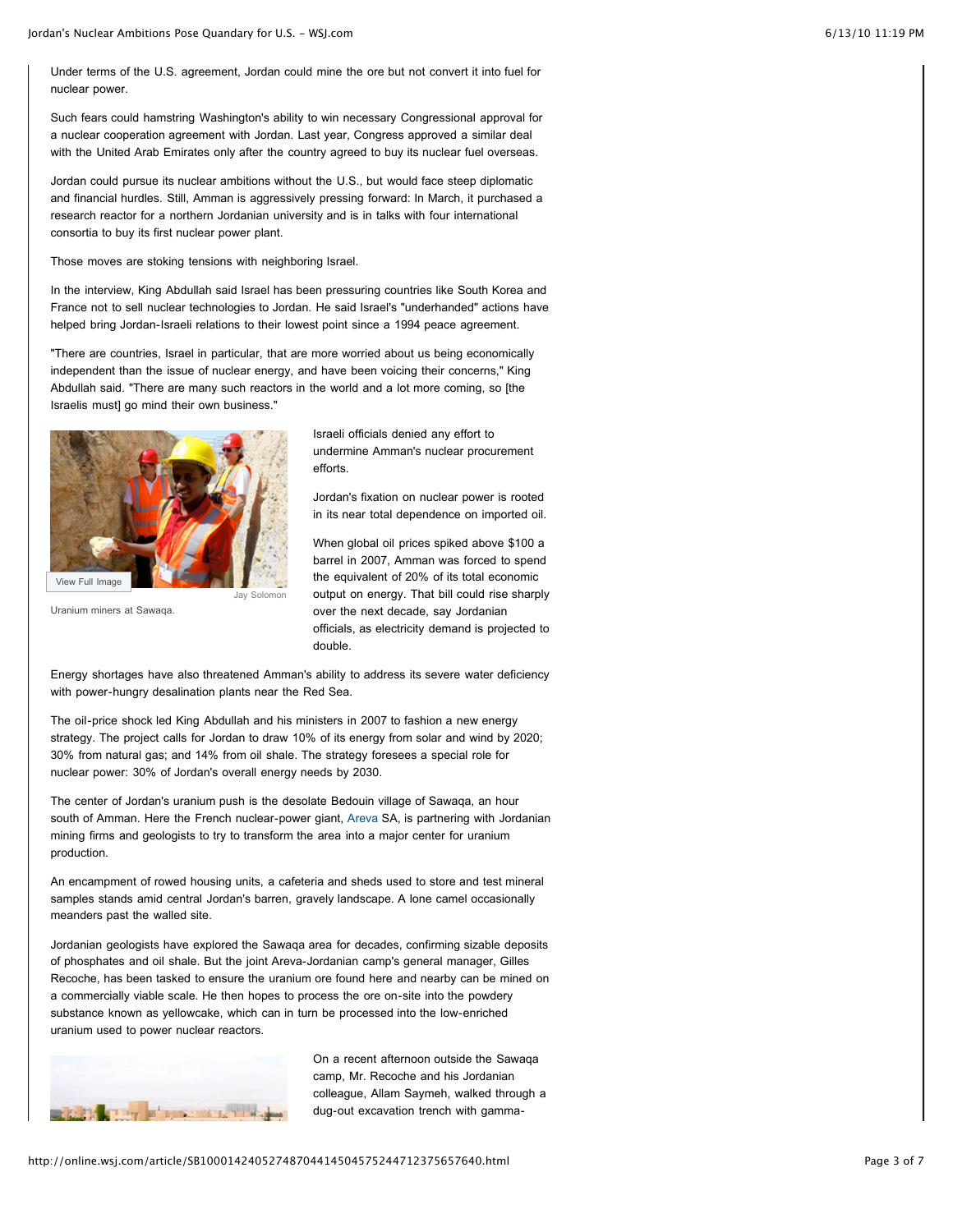

The Jordan University of Science and Technology in Irbid.

radiation guns.

Moving through the narrow sandy passage, they point out the yellow stains on the trench's rock walls that indicate uranium ore. They then pass their guns over the yellow markings to gauge the grade of the uranium —anything over 100 particles-per-million is judged to have commercial prospects.

"This project is my child," said the 52-year-old Mr. Saymeh, noting that he'd explored the areas around Sawaqa since the 1980s.

Jordan's government is also putting in place the bureaucracy and infrastructure to run its nuclear program. Parliament has passed laws establishing the country's first nuclear regulatory body and the Atomic Energy Commission.

Amman has signed nuclear-cooperation agreements with eight countries, including France, China and Russia. Negotiations have begun with such companies as Russia's Rosatom Corp. and Seoul's [Korea Electric Power](http://online.wsj.com/public/quotes/main.html?type=djn&symbol=KEP) Corp. to construct Jordan's first power reactor.

The nuclear program's point man is Mr. Toukan, a Massachusetts Institute of Technologytrained nuclear scientist and a former education minister. As chairman of the country's Atomic Energy Commission, the 55-year-old has broad powers, overseeing everything from choosing the reactor's construction site to negotiating the cooperation agreement with the U.S. He views Jordan's nuclear program as providing the base for a scientific resurgence across the Middle East.

A focal point is the nuclear-engineering department at the Jordan University of Science and Technology in the northern city of Irbid. Here, Mr. Toukan's agency contracted in March with a South Korean consortium to build Jordan's first 5-megawatt research reactor, which could break ground later this year.

Students and teachers on the expansive palm-tree-lined campus talk excitedly of the research reactor's arrival. The nuclear-engineering department is only three years old, with just 100 students.

"Right now, we have nothing practical to work on here," says Abtihal Almalahim, a 21-year old junior and one of the program's female candidates. The reactor's arrival "will make our study a lot more real."

A key to achieving King Abdullah's ambitions, however, remains the cooperation agreement with the U.S., say Jordanian officials.



They say it could prove difficult to secure some of the core technologies for their nuclear infrastructure without the Obama administration's seal of approval. The U.S. is a leading player in the Nuclear Suppliers Group, a Viennabased body aimed at controlling the flow of nuclear technologies internationally. Many reactors from France, Japan and Canada contain significant U.S. components and would require Washington's approval for a sale.

Mr. Toukan nearly concluded a nuclear-cooperation pact with George W. Bush's administration in 2008, according to Jordanian and American officials. It got sidelined in the final months of Mr. Bush's term as Washington aggressively pushed forward and completed a separate nuclear deal with the United Arab Emirates, which does not have its own uranium reserves and agreed to

purchase all its reactor fuel from international suppliers.

The Obama administration views the U.A.E. deal as a model for its nonproliferation drive. American experts say it would be virtually impossible for the Emirates or any other nation to develop atomic weapons without the ability to produce highly enriched uranium at home.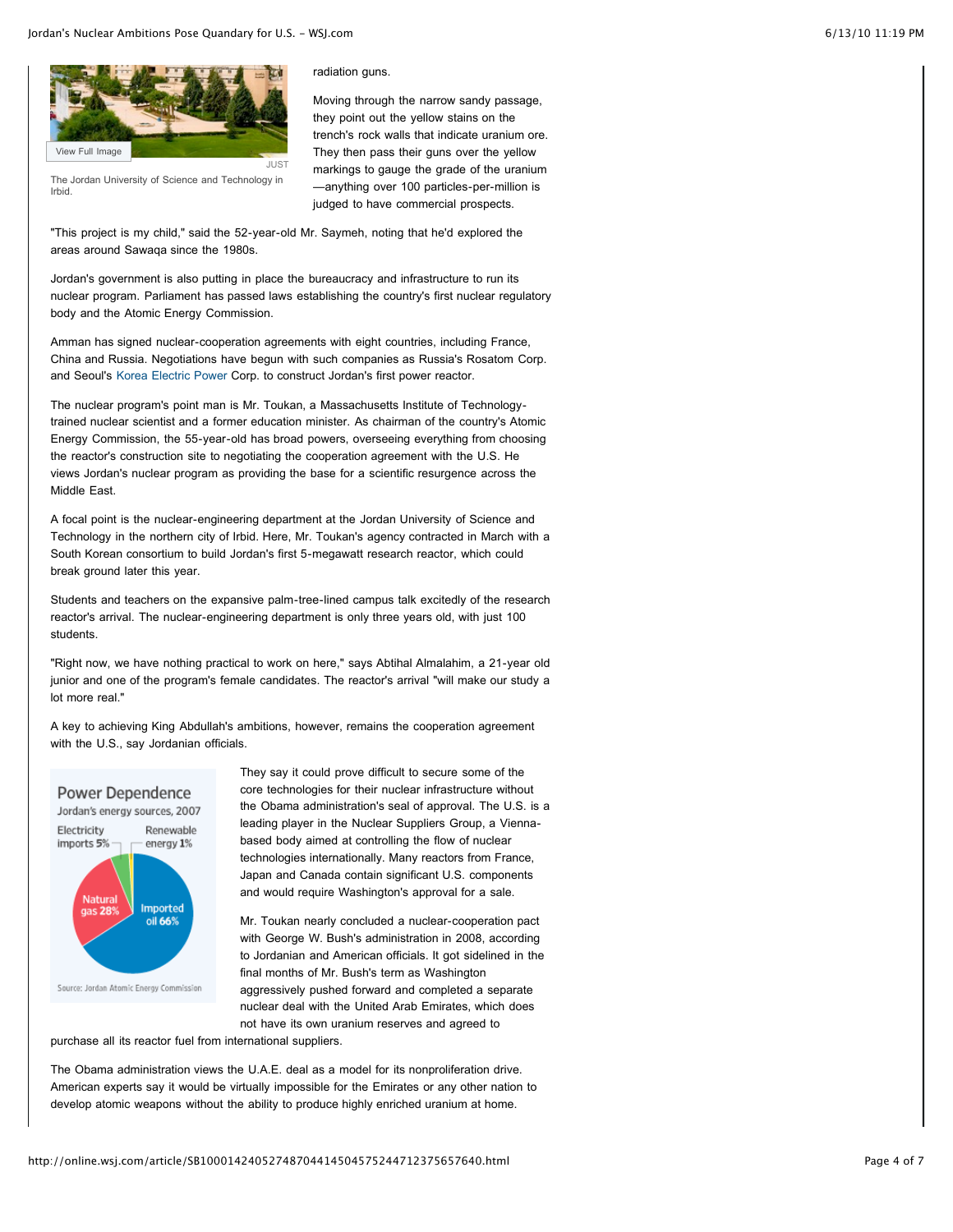The White House has good reason to stick to its guns in its talks with Jordan: the U.A.E., in its agreement with the U.S., won the right to negotiate a new deal if another Mideast country concludes a nuclear pact with the U.S. on more favorable terms.

King Abdullah, is pushing ahead. He met one-on-one with President Obama during Washington's nuclear security summit in April to discuss regional peace and nonproliferation issues, according to Jordanian officials.

The king also instructed his foreign minister to formally reprimand Israel's ambassador to Jordan over the charges that Israel has been seeking to block the sale of the South Korean or French reactors to Jordan.

On the outskirts of the port city of Aqaba, just miles from the Israeli resort city of Eilat, international contractors have been conducting feasibility studies to gauge whether the site can house Jordan's first nuclear-power reactor. Aqaba also lies close to a seismic fault line. Israeli officials have publicly voiced concerns about a reactor being situated so close to the fault.

"We are way ahead of Israel" when it comes to securing new reactor technology, King Abdullah said. "And if you have the private sector involved in nuclear power, it's difficult to do anything sinister."

### **Write to** Jay Solomon at [jay.solomon@wsj.com](mailto:jay.solomon@wsj.com)

|                                                                                                                                                           |                   | <b>MORE IN BUSINESS »</b>                       |  |  |
|-----------------------------------------------------------------------------------------------------------------------------------------------------------|-------------------|-------------------------------------------------|--|--|
| <b>⊠</b> Email   <b>A</b> Printer Friendly   <b>h</b> Order Reprints                                                                                      | Tools<br>Sponsor: | TRY EMAIL MARKETING<br><b>FREE FOR 60 DAYS!</b> |  |  |
| <b>D</b> Like<br>$\pm$ 11 people like this.                                                                                                               |                   |                                                 |  |  |
| F<br>$\mathbf{b}$<br>Share: <b>1</b>                                                                                                                      | in.               |                                                 |  |  |
| SPONSORED LINKS<br><b>Liquid degassing</b><br>Liqui-Cel Contactors easily remove, add, & control gasses in liquids<br>www.Liqui-Cel.com                   |                   |                                                 |  |  |
| <b>Free Gardening Magazine</b><br>Gardening ideas, tips & more. Get a free issue. No obligation.<br>www.gardeningclub.com                                 |                   |                                                 |  |  |
| <b>30-day Free Trial Offer</b><br>See how Memory Vault helps you prepare for a disaster.<br>MemoryVaultInfo.com                                           |                   |                                                 |  |  |
| <b>Add a Comment</b><br>We welcome your thoughtful comments. Please comply with our <b>Community rules</b> .<br>All comments will display your real name. |                   | <b>JOURNAL COMMUNI</b>                          |  |  |

| All comments will display your real name. |                    |
|-------------------------------------------|--------------------|
|                                           |                    |
|                                           |                    |
|                                           |                    |
|                                           | b .                |
| н<br>Track replies to my comment          | Go to Comments tab |
| <b>POST</b><br><b>CLEAR</b>               |                    |